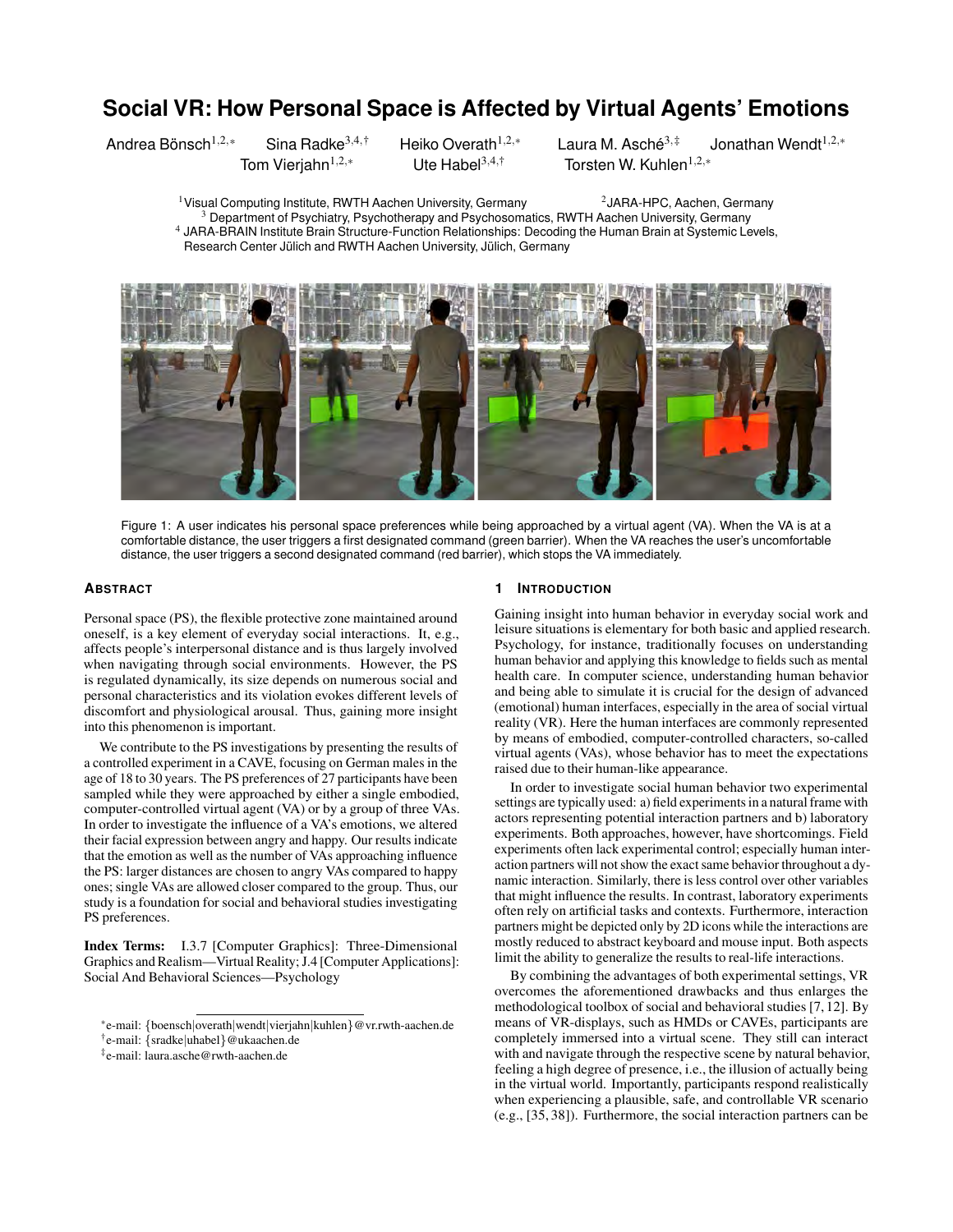represented by VAs, allowing a reproducible, yet adaptable behavior of the virtual counterparts. This allows to unequivocally establish who is influencing whom (see the so-called reflection problem [\[29\]](#page-6-2)). Consequently, VR-experiments have an almost natural frame while researchers retain maximum control over the experiment and can observe non-confounded interaction effects, which makes them increasingly attractive for psychological research [\[8,](#page-6-3) [43\]](#page-7-2).

In this work, we focus on the concept of personal space (PS), defined as a flexible protective zone maintained around oneself [\[17\]](#page-6-4) in real-life situations [\[15\]](#page-6-5). This nonverbal behavior is, e.g., largely involved when navigating through a social environment, and it affects the distance people keep to others. Previous research has shown that the concept of PS is also applicable to VR scenarios. Users, for instance, keep a PS around their own representation in Second Life [\[14\]](#page-6-6) and they respect a VA's PS [\[4,](#page-6-7) [5\]](#page-6-8) while keeping smaller distances to virtual objects than to virtual humans [\[3\]](#page-6-9).

Based on larger PS preferences to angry-looking individuals obtained in real-life situations [\[42\]](#page-7-3), we investigated the influence of a VA's emotional facial expression *E* on PS preferences. A VR-based experiment was conducted in which each VA showed either an angry  $(E_a)$  or a happy  $(E_h)$  facial expression. Participants were approached by either a single VA or a group of three VAs in six treatments described as triplets  $[VA<sub>1</sub>, VA<sub>2</sub>, VA<sub>3</sub>]$  giving either the VAs' emotion shown by their facial expressions or a ' ' if no VA was present. Two conditions describe the single-agent-conditions with either an angry  $[-,E_a, -]$  or a happy  $[-,E_h, -]$  emotion while the four remaining treatments describe group-conditions: two conditions with three VAs showing the same facial expression, defined as congruent conditions  $(E_a, E_a, E_a]$ ,  $[E_h, E_h, E_h]$ ), and two so-called incongruent conditions with two VAs showing an identical emotion framing the one with a different emotion ( $[E_h, E_a, E_h]$ ,  $[E_a, E_h, E_a]$ ).

As violations of an individual's PS may trigger aggressive reactions of the offended person [\[34\]](#page-7-4), the insight gained from our study is an important initial step towards new and innovative VR-based research on aggressive behaviors. Furthermore, the new insight will support the efforts in developing generic algorithms modeling a more human-like VA-behavior in terms of interpersonal distance.

The remainder of this paper is structured as follows: Section [2](#page-1-0) provides a brief insight into the knowledge already gained on PS. In Section [3](#page-1-1) the design and setup of the user study are described. The results are given in Section [4](#page-3-0) and are discussed in Section [5.](#page-5-0) Finally, a conclusion is given in Section [6.](#page-6-10)

# <span id="page-1-0"></span>**2 INSIGHTS INTO PERSONAL SPACE**

PS is regulated dynamically, ranging from 'intimate' (0 - 45 cm), 'personal' (45 - 120 cm), 'social' (120 - 360 cm) to 'public' (> 360 cm) zones [\[17\]](#page-6-4), which reflect the type of relationship a person has to others. Thus, the PS is considered as a non-verbal communication channel [\[2\]](#page-6-11) as well as a personal 'safety zone'. Violations of the PS typically evoke discomfort and physiological arousal [\[18\]](#page-6-12) and can trigger avoidant or aggressive reactions [\[34\]](#page-7-4).

As a key element of social interactions, PS is a recurring subject of investigations. The findings show that PS is typically shaped elliptically with about twice as much space in one's front area compared to one's back and sides [\[2\]](#page-6-11). Furthermore, its exact size and shape depends on environmental factors, e.g., obstacle movements [\[16\]](#page-6-13), as well as on numerous social and personal characteristics. Examples thereof are the nature of the relationship between the persons and the other's gender and age [\[2,](#page-6-11) [22\]](#page-6-14).

Affective expressions also influence PS preferences as larger distances are kept to angry-looking individuals [\[42\]](#page-7-3). In our everyday life, we infer others motivational and emotional states not only via their facial expressions but also via a plethora of non-verbal cues, such as eye gaze and body orientation. This wealth of influencing factors presents a challenge for balancing experimental with ecological validity when studying such a dynamic concept as PS. Therefore, experimental

research mainly relies on (computerized) stop-distance paradigms, in which actors approach the subjects until they report feeling uncomfortable [\[23,](#page-6-15) [36\]](#page-7-5). Given the dynamic nature of social interactions and the subtle affective signals that can hardly be controlled, using real humans as interaction partners is likely to compromise experimental control, in particular reliability. In contrast, desktop-based computerized stop-distance paradigms, in which subjects drag virtual space invaders towards their own virtual representation, have the drawback of providing only an abstract third-person view onto the social environment.

Immersive virtual environments are crucial in overcoming this lack of direct, first-person experiences by constructing natural frames while maintaining maximal experimental control. They provide a valid assessment of PS preferences as similar effects have been shown for interacting with virtual and real-life interaction partners [\[22\]](#page-6-14): As in real social interactions [\[32\]](#page-7-6), immersed individuals maintain a greater interpersonal distance to VAs showing a more realistic gaze behavior, e.g., mutual gaze, than to those who did not [\[4,](#page-6-7) [5\]](#page-6-8). Furthermore, a significant correlation between PS and gaze behavior for female individuals was found [\[5\]](#page-6-8), providing evidence for gender as influencing characteristic. When being approached by a VA, individuals tend to move away, avoiding collisions in order to maintain their 'safety zone' [\[5\]](#page-6-8). Furthermore, a higher skin conductance of individuals who are approached by a group of VAs compared to a single VA are found, indicating a relationship between the physiological arousal and number of VAs in the same distance [\[28\]](#page-6-16).

If individuals approach a VA, they expect a noticeable reaction on their presence by the VA, e.g., by making eye contact with the individual [\[9](#page-6-17)[,21,](#page-6-18)[31\]](#page-7-7). Besides, they expect the VA to take responsibility for or at least collaborate in collision avoidance to maintain the individual's PS [\[9,](#page-6-17) [31\]](#page-7-7). Additionally, the PS' elliptical shape has been verified [\[3\]](#page-6-9).

However, to the best of our knowledge, VR-based experiments have not yet taken emotional expressions of the VA into account. We address this gap by presenting results of a first study in which participants' PS preferences were sampled by means of either a single VA or a group of three VAs approaching the participants showing two emotional states: angry and happy. The basic setting, an approaching single VA or an approaching group, is thereby comparable to the aforementioned design of Llobera et al. [\[28\]](#page-6-16). While they focus on the change in skin conductance while VAs approach an individual to three fixed distances (one intimate, one personal and one social distance), we favored a subjective indicator of proxemics for this first study. By asking our participants explicitly to stop the approaching VAs directly at a too uncomfortable distance, we are able to sample the PS preferences. Adding psycho-physiological indicators like skin conductance and heart rate as additional implicit measurements is planned for follow-up studies.

## <span id="page-1-1"></span>**3 USER STUDY**

We conducted a within-subject user study in a CAVE to investigate the influence of emotions shown by means of facial expressions of VAs on participants' PS preferences. As gender and age are influencing factors for PS preferences [\[2\]](#page-6-11), we limited our participants to German, 18-30 year-old males (see Sec. [3.6\)](#page-3-1). Their task was to indicate their comfortable and uncomfortable distance via designated commands while being approached successively from five directions by either a single VA or a group of three VAs.

# **3.1 Hypotheses**

We tested the following hypotheses:

H1 *Participants show PS preferences comparable to real-life situations, with an elliptically-shaped PS especially for an uncomfortable distance.*

VR-based experiments conducted by, e.g., Bailenson et al. [\[4\]](#page-6-7) already indicated the elliptical shape of PS. Thus, we expect that these findings also hold in our setup.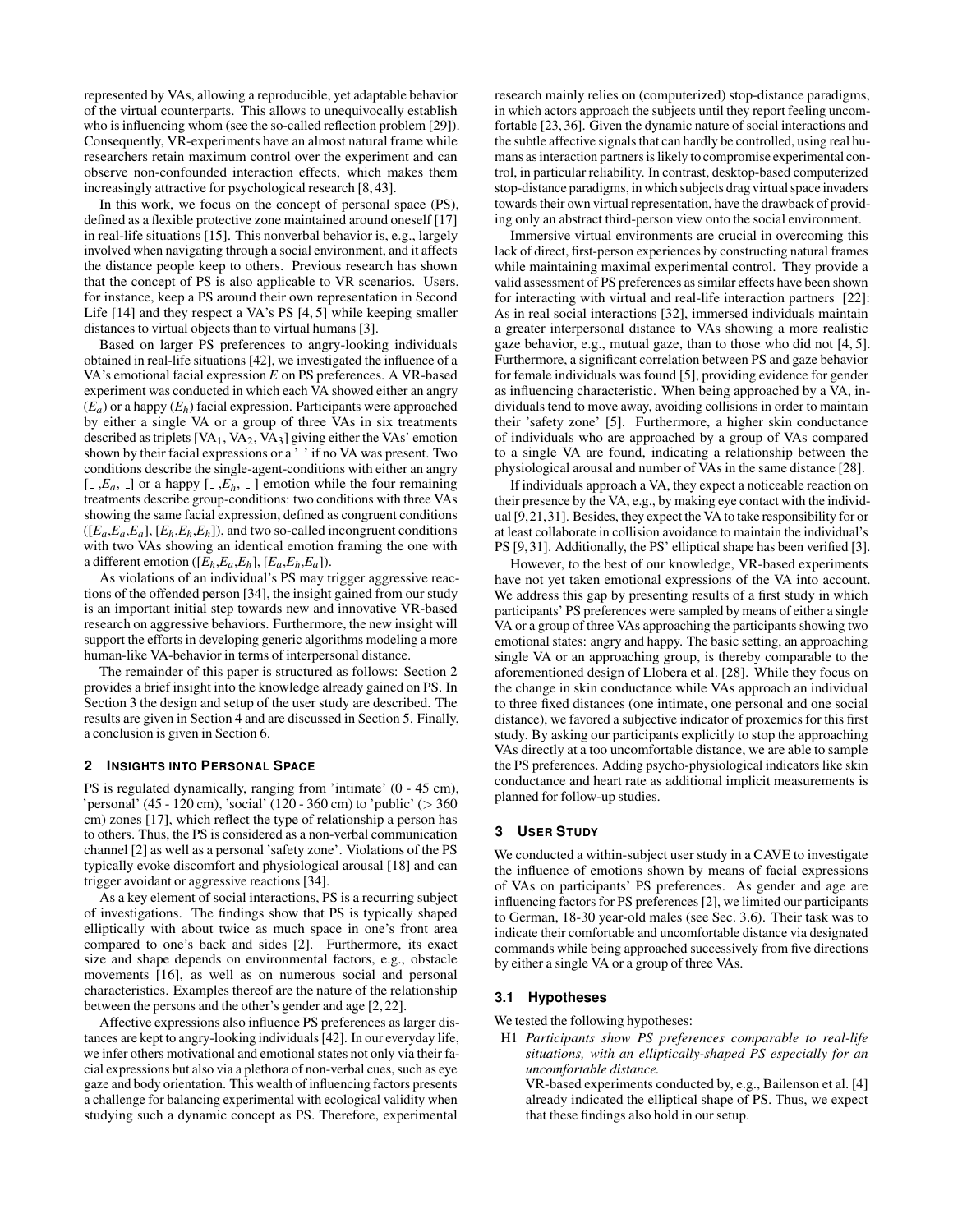- H2 *Participants keep a larger distance to VAs showing an angry emotion compared to those showing a happy emotion.* This hypothesis is based on observations in real-life situations giving evidence that individuals tend to keep larger distances to others showing a negative facial expression [\[39\]](#page-7-8). More precisely, a larger distance is kept to people with angry facial expressions compared to those expressing a happy emotion [\[41,](#page-7-9) [42\]](#page-7-3). We expect that these findings are also observable while interacting with VAs in an immersive virtual environment (IVE).
- H3 *Participants keep a larger distance to the groups of three VAs than to the single VA.*

This hypothesis is based on the findings in dynamic as well as static agent scenarios. Individuals tend to have a higher skin conductance signaling higher discomfort when being approached by a group of VAs compared to a single VA [\[28\]](#page-6-16). Furthermore, when agents are static, approaching individuals tend to keep larger distances to groups compared to single VAs [\[24\]](#page-6-19). Thus, we expect to see an influence of the number of approaching interaction partners on the individuals' PS preferences.

While the hypotheses *H*1 to *H*3 are based on previous findings, the following hypotheses *H*4 to *H*6 are explorative. We aim at investigating whether the emotion of all approaching VAs is considered equally for the PS preferences or whether certain VAs are more dominant. Thereby we distinguish between the central VA and the two framing VAs. However, we assume that all VAs will be taken into account on an equal level, so that, again, the number of emotions faced by the individual is the influencing factor. Thus we expect:

- H4 *In conditions with a central angry VA, participants keep a larger distance to the congruent compared to the incongruent group.* Combining *H*2 and *H*3, we expect to observe a larger distance to a group of three angry VAs compared to only one angry VA who is framed by two VAs showing a happy emotion.
- H5 *In conditions with a central happy VA, participants keep a larger distance to the incongruent compared to the congruent group.* Combining *H*2 and *H*3, we expect to observe a larger distance to a group with two angry VAs framing a happy one compared to a group with three happy VAs.
- H6 *Participants will keep a larger uncomfortable distance to angry than to happy VAs for the central direction compared to the peripheral direction.*

This hypothesis is based on the combination of *H*1 and *H*2.

# <span id="page-2-2"></span>**3.2 Emotions and Treatments**

Our study consists of six treatments, described as a tuple of emotions *E*. In two treatments, only one VA is present, showing either an angry ( $[-, E_a, -]$ ) or a happy ( $[-, E_h, -]$ ) emotional expression. The expressions were based on Action Units of the Facial Action Coding System and optimized for the single VA, which can be seen in the left column of Figure [2.](#page-2-0) For the other four treatments, he is framed by two identical male characters, who express the same emotions, shown in the right column of Figure [2.](#page-2-0) Both emotions are static and fully blended in before the approaching phase starts. a the constrained in the toological streament (N-1). We also the streament of the streament of the streament of the streament of the age range of our happy and the streament of the age range of the age range of our happy

In the two congruent conditions, all three VAs show the same emotion resulting in  $[E_a, E_a, E_a]$  and  $[E_h, E_h, E_h]$ . In the incongruent conditions, the central VA shows the eponymous emotion, while the others show the opposite one. This results in incongruent-angry  $[E_h, E_a, E_h]$  and incongruent-happy  $[E_a, E_h, E_a]$ .

As discussed later, we are interested whether the position of the emotion (center or framing VA) or the number of VAs expressing a certain emotion have an impact on the individual's PS preferences. The choice of a group of three VAs was motivated by having a dedicated central position (entailing an odd number of agents) and a line constellation when VAs are approaching while allowing the participant to perceive all expressions at once.

All characters and animations used are taken from SmartBody [\[37\]](#page-7-10).



<span id="page-2-0"></span>Figure 2: Emotions shown by the VAs.

sample we focus on, we tried to minimize the twin effect by using two different colors for the shirts of the framing VAs (see Fig. [3\)](#page-2-1). This is a common approach in crowd simulations, e.g., PedVR [\[31\]](#page-7-7).

# **3.3 Equipment**

The study was conducted in a five-sided CAVE with the size 5.25 $m \times$ 5.25 $m \times$ 3.30 $m$  ( $w \times d \times h$ ) providing a 360 $^{\circ}$  horizontal field of regard [\[27\]](#page-6-20). The participants wore active stereo glasses, tracked at 60 Hz. For the interaction, an ART Flystick 2 was provided.

The CAVE's ceiling is equipped with two surveillance cameras. This allowed the supervisor to observe the immersed participant unnoticeably.

# **3.4 Experimental Design and Task**

We chose a within-subjects design with three independent variables: (a) the *Constellation of VAs* approaching the participant (single, congruent, incongruent), (b) the *Emotions*  $E_a$  and  $E_b$  shown as facial expressions by the VAs and (c) the *Direction* from which the VAs approached. The first two result in the six treatments described in Section [3.2.](#page-2-2) The Direction causes five runs per treatment.

In each condition, a single, male participant is located in the middle of the CAVE, looking straight ahead. He is instructed to stand still and

<span id="page-2-1"></span>

Figure 3: The single VA is framed by two other VAs in the congruenthappy condition. The green barrier shows that the participant already indicated his comfortable distance.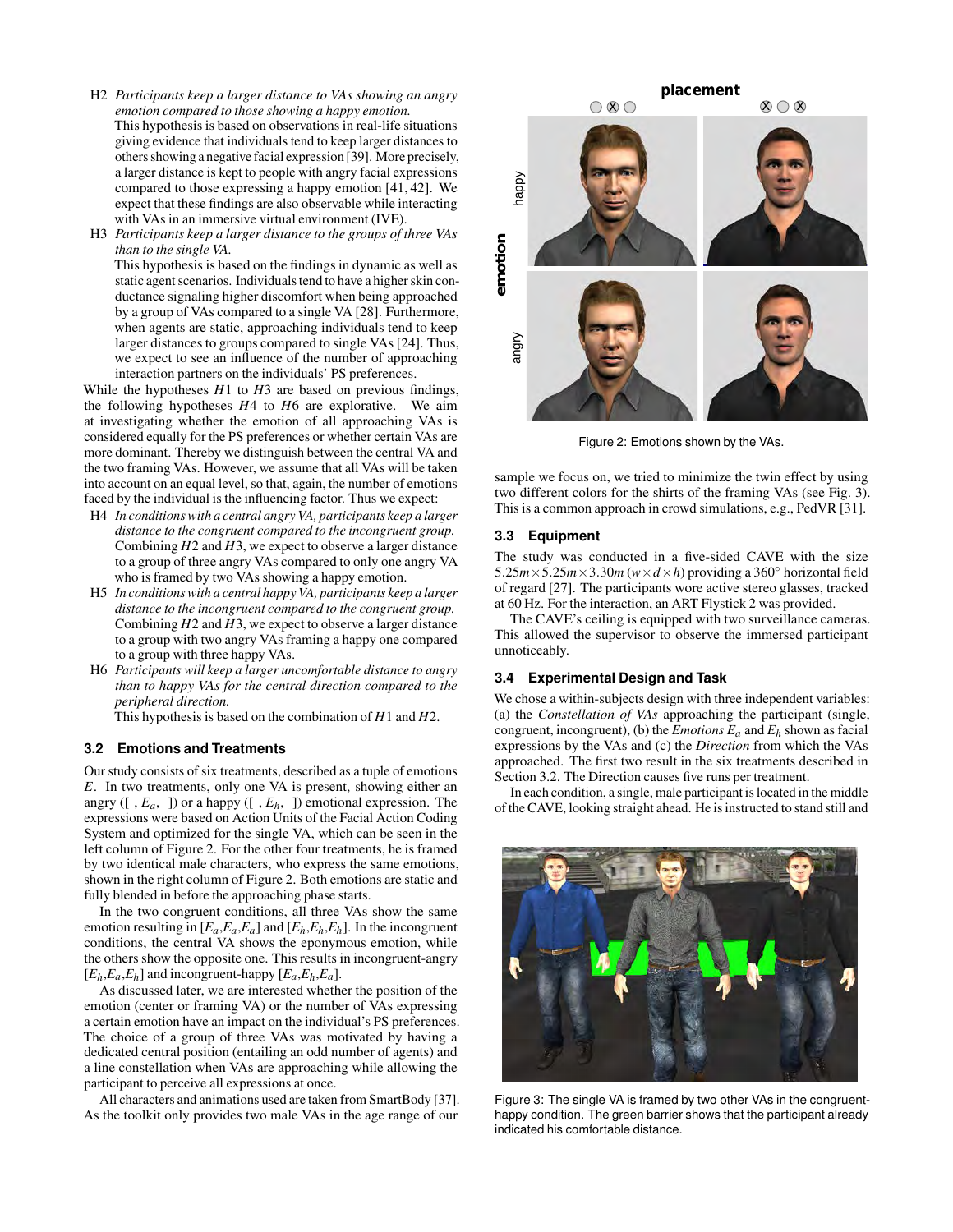

<span id="page-3-2"></span>Figure 4: The five directions from which the participant is approached by either a single VA or by a group of three VAs.

is only allowed to turn his head for looking around in the scene. During each treatment, he is approached from five directions by the VAs, illustrated in Figure [4.](#page-3-2) These directions sample the frontal PS, as they are all within the participant's direct or peripheral field of view, allowing him to spot the VAs at an early stage. As no sound or visual clues for the approaching VAs were added to the study, the rear PS was not taken into account. The order of the five chosen directions is randomized.

The VAs start at a distance of 7 meters, approaching the individual at a low walking speed with about 0.8 meters per second. During this time, the VAs are directly looking at the individual, indicating their awareness of the participant's presence at an early stage. As the VAs' trajectories are straight lines towards the individual and as the scenario is a large-scale, however empty marketplace, the gazing behavior is plausible for our setting. To avoid an uncomfortable staring, animations for eye blinking are used.

While the VAs continuously approach the participant, he is asked to define two specific distances to the VAs based on his subjective perception. This process is exemplarily shown in Figure [1.](#page-0-0)

At first, the participant indicates his so-called comfortable distance. This distance is defined as the distance when he feels most comfortable for interacting with the VAs. As visual feedback, a green barrier shows up at the VAs' current positions.

The second distance is the so-called uncomfortable distance. Here, the VAs have already invaded the participant's PS and are so close that the participant feels the urgent need of stepping aside. As visual feedback, a red barrier shows up and the VAs stop immediately.

Each distance is determined by a respective button on the Flystick. On pressing the first button, the comfortable distance is logged and on pressing the second button, the uncomfortable distance. As this is a subjective measure, the button presses can happen at any time after the VAs started their approaching behavior. In case the participant does not indicate one or both distances, the VAs stop automatically 50 cm away from him. Thereby they avoid violating the participant's intimate zone, which is defined in the range of 0 - 45 cm in literature [\[17\]](#page-6-4).

Thus, the continuous approaching of the VAs is only stopped by the participant's trigger of the uncomfortable distance or our distance regulation. Five seconds after stopping, the VAs and barriers are blended off. If there are any directions left in the treatment, the VAs are teleported to the beginning of the next direction, are blended in and the participant is again asked to specify both distances.

# **3.5 Procedure and Data Collection**

The local ethics committee at the Medical Faculty of RWTH Aachen University approved the current study. The experimental protocol was carried out in accordance with the Declaration of Helsinki.

Prior to the study, the participants were informed about the general procedure. After giving their informed consent, they filled out a demographic questionnaire and entered the CAVE for a training phase, to learn the interaction with the Flystick. In this phase, they were approached from all directions by a single female VA. She was showing a neutral facial expression.

After finishing the familiarization phase, the user study began, consisting of the six treatments.To account for the familiarity of agents and emotions, the order of treatments was randomized.

Table 1: Means and standard deviations of the SPS [\[5\]](#page-6-8) per treatment.

<span id="page-3-3"></span>

| Constellation of VAs     | Emotion        | М     | SD  |
|--------------------------|----------------|-------|-----|
| Single VA                | E <sub>a</sub> | 1.20  | .74 |
|                          | $E_h$          | 1.17  | .78 |
| Congruent Group          | $E_a$          | 1.22. | .71 |
|                          | $E_h$          | 1.25  | .70 |
| <b>Incongruent Group</b> | $E_a$          | 1.25  | .73 |
|                          | Eь             | 122   | -70 |

We logged different data, e.g., the participant's head orientation during the treatments as well as his specified comfortable and uncomfortable distances. Furthermore, each treatment was followed by the Social Presence Survey (SPS) [\[5\]](#page-6-8), a questionnaire indicating the perceived social presence of the present VAs, which had to be answered inside the CAVE, using the Flystick.

After leaving the CAVE, participants filled out the Slater-Usoh-Steed questionnaire (SUS) [\[40\]](#page-7-11), i.e, seven questions used to measure the perceived feeling of being present in the IVE.

In total, the study took about forty-five minutes per participant, from which about twenty minutes were spent fully immersed.

# <span id="page-3-1"></span>**3.6 Participants**

As gender and age are influencing factors for PS preferences (e.g., [\[2\]](#page-6-11)), we limited our participants to 18-30 year-old males, i.e., matching the VAs' gender and age representation. Furthermore, only individuals with German as native language were selected for participation in order to keep the expectations regarding social concepts like PS requirements comparable. All participants were capable of stereoscopic vision without red-green deficiency.

Twenty-seven individuals participated in our study, recruited via Facebook and CampusLife, a website for university members, primarily students. Due to technical problems regarding the locomotion pattern of the group, we had to discard the data set of one subject. Thus, we have a sample of twenty-six participants (age: *M*=22.4, *SD*=2.22). All of them had normal motor skills and were naïve to our hypotheses.

# <span id="page-3-0"></span>**4 RESULTS**

The proposed 7-point scales were used for the standardized questionnaires (SPS: -3=strongly disagree to 3=strongly agree [Likert scale], SUS: 1 to 7). The SPS score [\[5\]](#page-6-8) was computed by averaging the five individual SPS ratings per VAs configuration. In order to have a consistent terminology throughout the study, we adapted the items by replacing 'person' by 'group' if applicable to the rated treatment. A repeated measures ANOVA with the two within-subject factors, Constellation of VAs (single VA, congruent group, incongruent group) and Emotion  $(E_a, E_b)$ , revealed no significant effects, all *F*s < 1.48, all *p*s > .24. In other words, VAs were judged as equally present across treatments. For all treatments, means were in the positive range (see Tab. [1\)](#page-3-3) and differed significantly from zero (all  $p_s < .008$ , corrected for multiple testing). For the SUS, an average score of (*M*=4.15, *SD*=1.70) was reported, indicating a reasonably high feeling of being present in the IVE [\[40\]](#page-7-11).

PS was indexed via the distance from the position of the (central) VA to the position of the participant. Two distances were sampled, i.e., comfortable distance (indicated by placing the green barrier) and uncomfortable distance (indicated by placing the red barrier).

Based on the supervisor's observations by means of the surveillance cameras, we know that all participants indicated both distances for all study runs. However, due to confusions of the participants which button to take for which distance indication, missing values (2.4% for comfortable distance, 3.1% for uncomfortable distance) spread across all conditions of our repeated measures design. For the follow-up studies, only one button will be used to avoid this design shortcoming. In light of listwise deletion, only a sample of  $n = 9$ complete datasets could have been included in a repeated measures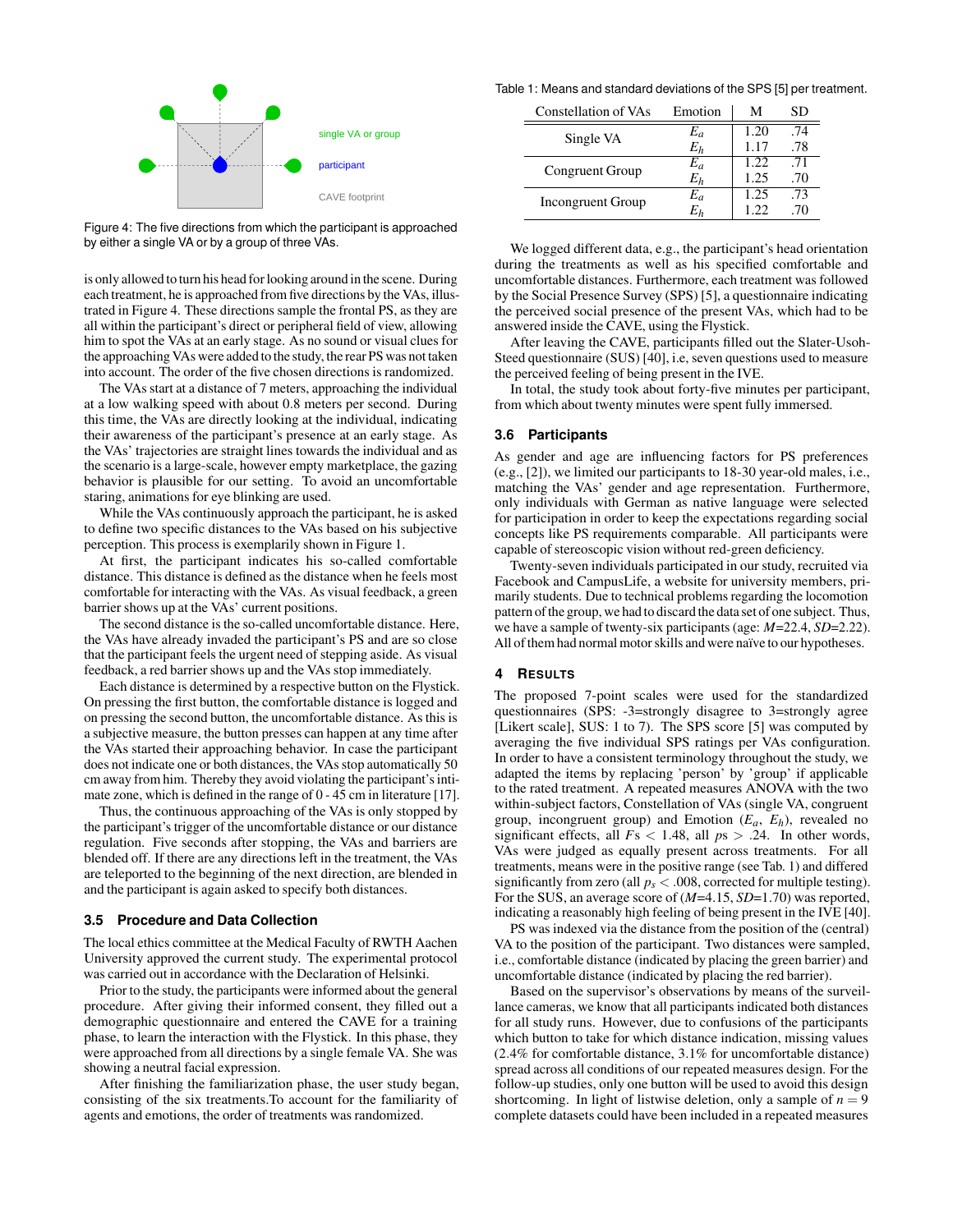ANOVA. Therefore, we decided to account for the missing values by using a mixed model, which drops only the missing observations and retains the remaining data. This enables the analysis of 761 and 756 observations for the comfortable and uncomfortable distances, respectively, which is reflected in the denominator degrees of freedom. A generalized linear mixed model with normal distribution and identity link function was applied for each distance (comfortable, uncomfortable) as the dependent variable. We structured the data as nested in Constellation of VAs (single VA, congruent group, incongruent group), Emotion (*Ea*, *Eh*) and Direction (left, left-center, center, rightcenter, right) and included all factors as fixed effects. Furthermore, all interactions were entered as fixed effects, and subjects were modeled as random effects. In addition to this full model, reduced models were computed, and the best-fitting model was chosen based on comparisons of the corrected Akaike Information Criteria [\[1\]](#page-6-21) of those models. By means of the Akaike Information Criterion the quality of a set of statistical models in relation to each other is estimated.

The best-fitting model (for both distances), which ensures that the model neither under-fits nor over-fits, contained only two factors, i.e., Constellation of VAs and the interaction between Constellation of VAs and Emotion. They revealed that both had a significant effect on the distance.

Statistical analysis was performed using SPSS 22.0, and a p-value below .05 (2-sided) as indicating statistical significance. Pairwise comparisons were Bonferroni-corrected.

Furthermore, the means, standard deviations and standard errors regarding the Distance are given in meters.

#### **4.1 Comfortable Distance**

#### Best-Fitting Model

In the best-fitting model, there was a significant main effect of Constellation of VAs  $(F_{2,755} = 66.50, p < .001)$  and a significant Constellation of VAs  $\times$  Emotion interaction,  $(F_{2,755}=7.44, p<.001)$ .

Follow-up comparisons of the main effect of Constellation of VAs indicated significant differences between all three Constellations, with largest distances kept from congruent groups (*M*=2.77, *SD*=.67), and smallest distances to single VAs (*M*=2.42, *SD*=.58; congruent vs. single:  $t(755)=11.52$ ,  $p<-0.01$ ). Distances to incongruent groups were in-between (*M*=2.59, *SD*=.62; incongruent vs. single: *t*(755)=5.84, *p*<.001, incongruent vs. congruent: *t*(755)=-6.99, *p*<.001).

The Constellation  $\times$  Emotion interaction was due to an effect of Emotion only for the single VA  $(t(755)=4.02, p<.001)$ , i.e., larger distances were kept when the VA was angry than when he was happy (see Fig. [5\)](#page-4-0). In both the congruent as well as the incongruent group, the differences were not significant, all  $Fs < 3.27$ , all  $ps > .07$ .

Moreover, for angry expressions, larger distances were kept for congruent than for incongruent groups (*t*(755)=5.17, *p*<.001), and larger distances were kept to congruent groups than to a single VA  $(t(755)=5.93, p<.001)$ , as shown in Figure [5.](#page-4-0) For happy expressions, distances differed between all agents, with largest distances to congruent groups (congruent vs. single: *t*(755)=10.06, *p*<.001), followed by incongruent groups (incongruent vs. congruent:  $t(755)=$ 4.81, *p*<.001), followed by a single VA (single vs. incongruent: *t*(755)=-7.05, *p*<.001), shown in Figure [5.](#page-4-0)

# Full Model

The full model revealed significant main effects of Constellation of VAs (*F*2,731=67.86, *p*<.001) and of Direction (*F*4,731=5.19, *p*<.001). Moreover, the Constellation of VA x Emotion interaction was significant  $(F_2, T_3, T_1=15.22, p<.001)$ . The other effects did not reach significance, all  $Fs < 1.74$ , all  $ps > .14$ . Follow-up analysis of the main effect of Constellation of VA and the Constellation of VA  $\times$  Emotion interaction showed comparable effects to those of the best-fitting model and are therefore not reported extensively.

Most importantly, the main effect of Direction was due to significant differences between the two peripheral directions  $(M_{left} = 2.53)$ ,



<span id="page-4-0"></span>Figure 5: Means and standard errors in meters of the uncomfortable (UCD, indicated by red barrier) and comfortable (CD, indicated by green barrier) distances per treatment.

 $SD_{left}$ =.59;  $M_{right}$ =2.53,  $SD_{right}$ =.59) and the right-center direction (*M*=2.66, *SD*=.70; left vs. right-center: *t*(731)=-3.78, *p*=.002, and right vs. right-center:  $t(731)=3.40$ ,  $p=.007$ ), to which the largest distance was kept. Figure [6](#page-4-1) shows the mean distances for all directions over all treatments in green.

# **4.2 Uncomfortable Distance**

## Best-Fitting Model

In the best-fitting model, a significant main effect of Constellation of VAs (*F*2,750=52.19, *p*<.001) and a significant Constellation of VAs  $\times$  Emotion interaction were evident ( $F_{2,750}$ =6.40, *p*<.001).

As for the comfortable distance, the main effect of Constellation of VAs was driven by significant differences between all three Constellations, with largest distances kept from congruent groups (*M*=2.17, *SD*=.42, congruent vs. single: *t*(750)=9.57, *p*<.001), smallest distances to single VAs (*M*=1.93, *SD*=.23; single vs. incongruent:  $t(750)=-6.76$ ,  $p<-0.01$ ), and distances to incongruent groups in-between (*M*=2.01, *SD*=.29; incongruent vs. congruent: *t*(750)=-5.40, *p*<.001).

Decomposing the Constellation of  $VAs \times E$ motion interaction revealed effects of Emotion in the single and incongruent setup, i.e., when a single VA was approaching, larger distances were kept when the VA was angry than when he was happy  $(t(750)=3.76, p<.001$ ; see Fig. [5\)](#page-4-0). In the incongruent groups, the pattern was reversed, yielding larger distance to groups with a happy central than to groups with an angry central VA  $(t(750)=2.07, p<0.01)$ , as shown in Figure [5.](#page-4-0) In the congruent group, the difference was not significant  $(t(750)=0.87$ , *p*=.38).

Moreover, for angry emotions, larger distances were kept for congruent than for incongruent groups (*t*(750)=4.34, *p*<.001), and larger distances were kept to congruent groups than to a single VA  $(t(750)=5.19, p < .001)$ , as shown in Figure [5.](#page-4-0) For happy expressions, distances differed between all agents, with largest distances to congruent groups (congruent vs. single: *t*(750)=8.22,



<span id="page-4-1"></span>Figure 6: Mean distance in meters per direction over all six treatments.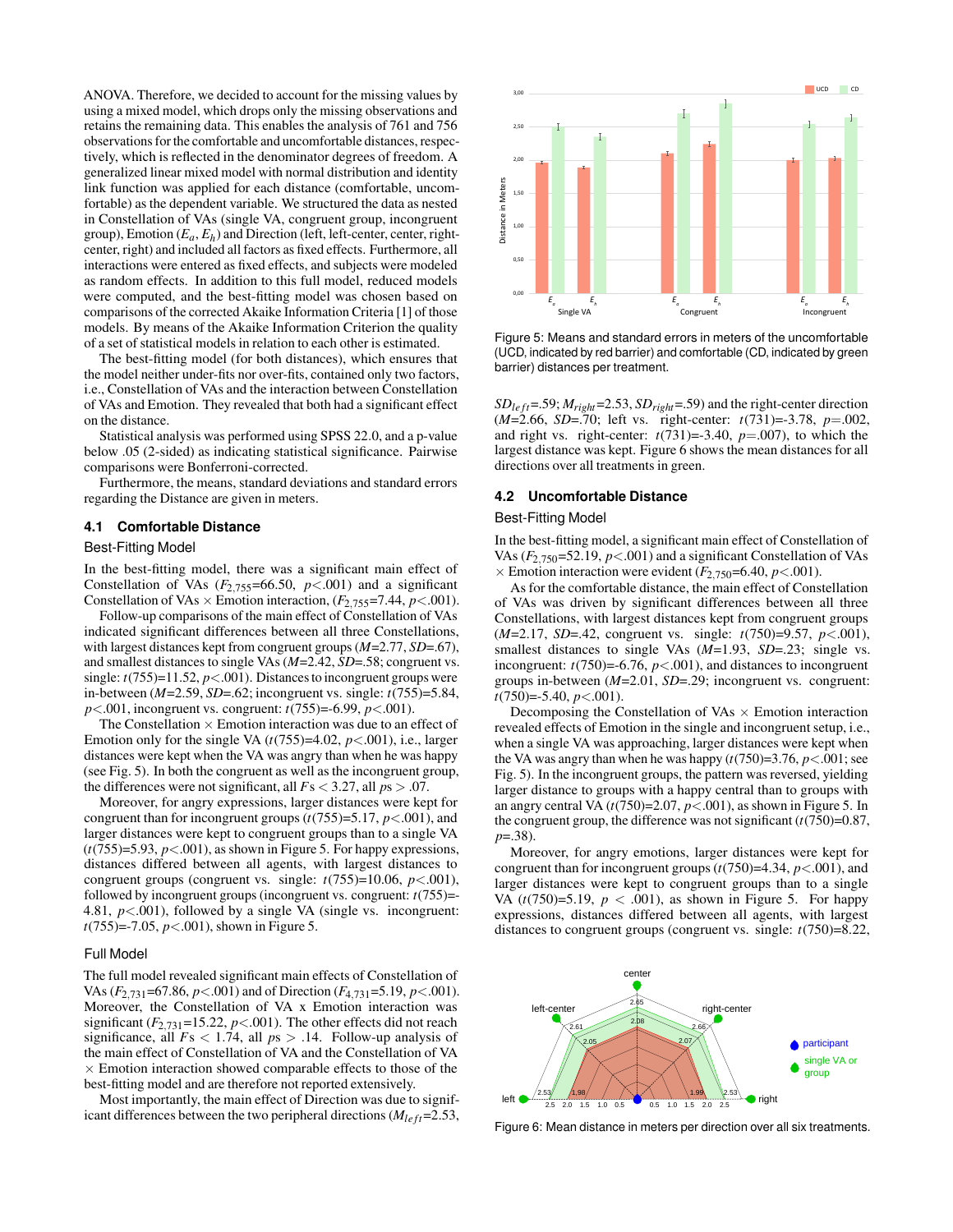*p* <.001), followed by incongruent groups (incongruent vs. congruent:  $t(750)=3.42$ ,  $p=.001$ ), followed by single VAs (single vs. incongruent: *t*(750)=-8.52, *p*<.001; see Fig. [5\)](#page-4-0).

# Full Model

The full model revealed significant main effects of Constellation of VA (*F*2,726=63.14, *p*<.001) and Direction (*F*4,726=7.23, *p*<.001). Moreover, the Constellation of VA  $\times$  Emotion interaction was significant  $(F_{2,726}=14.17, p<.001)$  and the 3-way interaction (Constellation of VA  $\times$  Emotion  $\times$  Direction) was also significant  $(F_{8,726}=2.29, p=.02)$ . The other effects did not reach significance, all  $Fs < 3.72$ , all  $ps > .054$ . Follow-up analysis of the main effect of Constellation of VA and the Constellation of VA  $\times$  Emotion interaction showed comparable effects to those of the best-fitting model and are therefore not reported extensively.

The main effect of Direction was due to significant differences between the two peripheral directions  $(M_{left} = 1.98, SD_{left} = .27;$  $M_{right}$ =1.99, *SD*<sub>right</sub>=.28) and all three central directions, i.e., left-center (*M*=2.05, *SD*=.34; left vs. left-center: *t*(726)=-3.73, *p*=.002, and right vs. left-center: *t*(726)=-2.96, *p*=.019), center (*M*=2.08, *SD*=.39; left vs. center: *t*(726)=-3.4, *p*=.006, and right vs. center: *t*(726)=-2.9, *p*=.019), and right-center (*M*=2.07, *SD*=.36; left vs. right-center:  $t(726)=3.65$ ,  $p=.002$ , and right vs. right-center: *t*(726)=-3.01, *p*=.019) , revealing an elliptical shape of PS (see Fig. [6\)](#page-4-1). The two peripheral extremes (left, right) did not differ significantly from each other  $(t(726)=0.6, p=1)$ . The three central directions also did not differ significantly from each other (center vs. left-center: *t*(726)=0.78, *p*=1, center vs. right-center: *t*(726)=0.4, *p*=1, and right-center vs. left-center: *t*(726)=0.43, *p*=1).

The 3-way interaction can be decomposed as follows: When a single VA was approaching, the effect of Emotion, i.e., greater distance to angry than to happy VAs, was evident only when the VA was approaching from either the center (*t*(726)=2.20, *p*=.028) or the two adjacent directions (left-center: *t*(726)=2.09, *p*=.037, right-center: *t*(726)=2.34, *p*=.02). This effect did not manifest when the VA was approaching from the two peripheral directions (left: *t*(726)=1.19, *p*=.233, right: *t*(726)=0.89, *p*=.37). Furthermore, when a congruent group was approaching, the effect of Emotion (which was reversed, i.e., a larger distance was kept to a happy than to an angry looking group) was evident only when the group was approaching from left-center (*t*(726)=2.63, *p*=.009) or right-center (*t*(726)=3.56, *p*<.001), and not for the other directions (left: *t*(726)=-0.53, *p*=.60, right: *t*(726)=-0.53, *p*=.60, center: *t*(726)=1.25, *p*=.213).

# <span id="page-5-0"></span>**5 DISCUSSION**

Establishing PS in the CAVE, the current study investigated the effect of VAs' emotional expressions when participants were approached either by a single VA or a group of three VAs. Subjective ratings indicated high feelings of presence of both oneself and the VAs in the IVE. In a similar vein, the preferred distances to the VAs fell into the social zone of PS [\[17\]](#page-6-4), and formed an elliptical shape. Therefore, our data run along the lines of previous research that has applied the concept of PS to VR scenarios [\[4,](#page-6-7) [5,](#page-6-8) [14\]](#page-6-6). In particular, we could show that PS perceptions and preferences in the CAVE resemble behavior in real-life situations, supporting H1. Building upon the opportunity of VR to maximize experimental control in interpersonal interactions, we further tested the impact of affective signals, i.e., emotional expressions.

When a single VA was approaching, participants chose larger distances to angry VAs than to happy VAs, which corroborates prior research outside virtual environments [\[41\]](#page-7-9) and H2, i.e., an effect of the VA's emotion. Taking into account the different directions from which the VAs were approaching further revealed that this effect was driven by the VAs approaching from the center and the two adjacent directions. In other words, the preferred distance to an angry compared to a happy VA was maximal when the VAs were coming uncomfortably close from frontal directions, as hypothesized in H6.

This additional verification of PS elliptical shape also resonates with early findings of stronger negative reactions to frontal invasions of PS in males than in females (who were more sensitive to invasions from the side) [\[13\]](#page-6-22). Face-to-face arrangements resemble rather competitive situations and challenges than affiliative situations [\[13\]](#page-6-22). Such an impression is likely to be potentiated when being faced with an angry counterpart, as in the current study, which may signal threat. However, larger distances to angry VAs than to happy VAs were confined to single VAs and not observed for the two treatments in which a group of VAs was approaching.

The partial rejection of H2, i.e., an effect of emotion was only present for the single VA, needs to be viewed in context of the strong impact of the Constellation of VAs. As hypothesized in H3, groups of VAs generally evoked larger preferred distances than single VAs. In real-life walking situations, larger distances to groups as a social entity were observed and related to the size of the group [\[25\]](#page-6-23). By replicating these findings in VR, the current investigation makes a novel contribution to understanding and modeling behavior in groups. Considering how PS varies dependent on group size and composition is highly relevant for simulating different interactions in groups, e.g., with friends, co-workers, in sports teams, where VAs could fulfill the roles of assistants, guides or coaches.

The powerful influence of the group constellation became even more apparent when evaluating H4 and H5, i.e., how congruent and incongruent emotional signals within a group of approaching VAs shape PS preferences. Being confronted with a group of multiple members that unanimously express anger can elicit feelings of rejection [\[19\]](#page-6-24). In a follow-up study, Heerdink et al. demonstrated that as the number of angry reactions in a majority group increases, feeling rejected by this group also increased [\[20\]](#page-6-25). Importantly, in contrast to dyadic interactions, groups may signal not only more of a particular emotion, but expressions may also diverge and be ambiguous with respect to the group as a social entity [\[20\]](#page-6-25). Consistent with these findings and with **H4**, larger distances were kept to groups unanimously showing anger, i.e., congruent groups, than to the group in which only the central VA displayed an angry expression, i.e., incongruent groups. Moreover, when VAs were coming uncomfortably close, preferences emerged for larger distances to groups with two angry VAs than to groups with only one (yet central) VA.

This linear relation between PS preferences and the number of angry expressions did not translate analogously to reactions to happy expressions. According to H5, we had expected larger distances to the group with one central happy, and two framing angry VAs than to the all-happy group. In contrast, the behavioral data revealed largest distances to congruent groups, followed by incongruent groups, again followed by single VAs.

Even more puzzling, yet not statistically significant, PS to all-happy groups was larger than to all-angry groups. These counter-intuitive preferences could be due to an altered perception in general, and of the unanimously happy group in particular. Notably, we did not assess participants perception of the emotions, which may limit our interpretation regarding specifically angry vs. happy expressions. Still, the PS differences we observed between angry and happy single VAs indicate that, even if not consciously perceived differently, they elicit different behavior.

Along these lines, expressions conveyed by body postures can impair the processing of facial emotions, especially when facial and bodily expressions do not match [\[30,](#page-7-12) [33\]](#page-7-13). In the current study, the VAs bodily expression remained constant, and, without a direct measure of participants perception, one may only speculate in how far it deviated from the neutral expression we intended it to convey. However, given that the body posture was the same for all agents in all conditions, behavioral differences are likely due to the facial expressions, even if not perceived as angry or happy.

To optimize emotional expressions, future studies should be guided by assessing the perception of both facial and bodily emotions. First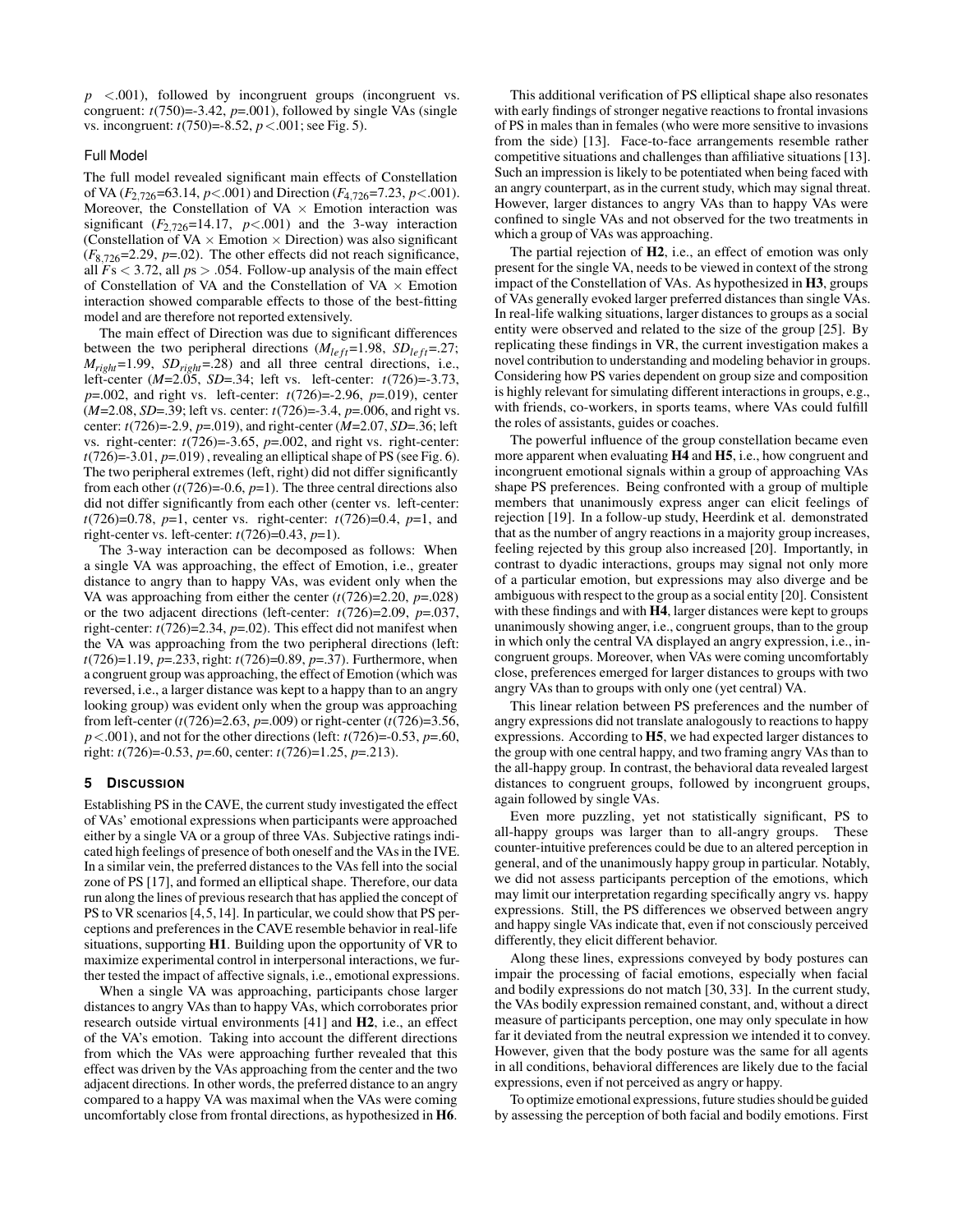impressions of VAs are formed within seconds [\[6,](#page-6-26) [10,](#page-6-27) [11\]](#page-6-28), with an agents attitude being mainly conveyed by facial expressions [\[10\]](#page-6-27). Although the low walking speed entailed sufficient time to form such impressions, it is likely that in our group constellation, attentional resources were divided between the three approaching VAs. With less time to visually inspect each VA, emotional signals from body posture could more easily bias group perception. Similarly, in some social interactions, a smile might not be interpreted as implying a friendly, but rather an aggressive intent. For example, a group of three smiling men approaching oneself may be perceived as threatening, with extra confidence or dominance signaled by the smile (see also Fig. 3 and [\[26\]](#page-6-29)).

# <span id="page-6-10"></span>**6 CONCLUSION**

In this work, we presented a VR-based evaluation of PS preferences investigating the influence of three factors: the Constellation of VA (single VA, congruent group, incongruent group), the Emotion expressed as facial expression (angry, happy), and the Direction of approaching (left, left-center, center, right-center, right). Our results corroborate previous findings of an elliptical PS shape and provide evidence that an increasing amount of interaction partners also increases the distance kept between participants and VAs. Furthermore, they indicate that the emotion expressed by approaching VAs has an influence on the PS preferences.

Whether the results also apply to females (participants and VAs) or across gender still needs to be shown. Moreover, culture and age differences have not been taken into account in our work.

Our study is a reasonable foundation for further social and behavioral studies investigating PS preferences and aggressive behaviors. Thus, we want to investigate the influence of the emotion in more detail by adding an appropriate body language to the facial expression. Furthermore, we intend to sample the participants' PS preferences behind their backs. As the VAs from behind are not in the participant's field of view, we want to add sound to their footsteps as auditory hint for their approaching. To complement these explicit PS preferences with implicit measures of discomfort, psycho-physiological indicators like skin conductance will be assessed. For those future works, we plan to keep the culture, age and gender constant to our current study.

#### **ACKNOWLEDGMENTS**

This work was funded by the project house ICT Foundations of a Digitized Industry, Economy, and Society at RWTH Aachen University. Furthermore, this work was supported by the International Research Training Group (IRTG 2150) of the German Research Foundation (DFG).

# **REFERENCES**

- <span id="page-6-21"></span>[1] H. Akaike. A New Look at the Statistical Model Identification. *IEEE Transactions on Automatic Control*, 19(6):716–723, 1974.
- <span id="page-6-11"></span>[2] T. Amaoka, H. Laga, and M. Nakajima. Modeling the Personal Space of Virtual Agents for Behavior Simulation. In *International Conference on CyberWorlds*, pp. 364–370, 2009.
- <span id="page-6-9"></span>[3] F. Argelaguet Sanz, A.-H. Olivier, G. Bruder, J. Pettré, and A. Lécuyer. Virtual Proxemics: Locomotion in the Presence of Obstacles in Large Immersive Projection Environments. In *Proceedings of IEEE Virtual Reality Conference*, pp. 75 – 80. Arles, France, Mar. 2015.
- <span id="page-6-7"></span>[4] J. Bailenson, J. Blascovich, A. Beall, and J. Loomis. Interpersonal Distance in Immersive Virtual Environments. *Personality and Social Psychology Bulletin*, 29(7):819–833, 2003.
- <span id="page-6-8"></span>[5] J. N. Bailenson, J. Blascovich, A. Beall, and J. Loomis. Equilibrium Theory Revisited: Mutual Gaze and Personal Space in Virtual Environments. *Presence*, 10(6):583–598, 2001.
- <span id="page-6-26"></span>[6] B. Biancardi, A. Cafaro, and C. Pelachaud. Analyzing First Impressions of Warmth and Competence from Observable Nonverbal Cues in Expertnovice Interactions. In *Proceedings of the 19th ACM International Conference on Multimodal Interaction*, ICMI 2017, pp. 341–349, 2017.
- <span id="page-6-0"></span>[7] J. Blascovich, J. Loomis, A. C. Beall, K. R. Swinth, C. L. Hoyt, and J. N. Bailenson. Immersive Virtual Environment Technology as a

Methodological Tool for Social Psychology. *Psychological Inquiry*, 13(2):103–124, 2002.

- <span id="page-6-3"></span>[8] A. Bönsch, J. Wendt, H. Overath, Ö. Gürerk, C. Harbring, C. Grund, T. Kittsteiner, and T. W. Kuhlen. Peers at Work: Economic Real-Effort Experiments in the Presence of Virtual Co-workers. In *IEEE Virtual Reality Conference Poster Proceedings*, 2017.
- <span id="page-6-17"></span>[9] A. Bönsch, B. Weyers, J. Wendt, S. Freitag, and T. W. Kuhlen. Collision Avoidance in the Presence of a Virtual Agent in Small-Scale Virtual Environments. In *IEEE Symposium on 3D User Interfaces*, pp. 145–148, 2016.
- <span id="page-6-27"></span>[10] A. Cafaro, H. H. Vilhjálmsson, and T. Bickmore. First Impressions in Human-Agent Virtual Encounters. *ACM Trans. Comput.-Hum. Interact.*, 23(4):24:1–24:40, Aug. 2016.
- <span id="page-6-28"></span>[11] A. Cafaro, H. H. Vilhjálmsson, T. Bickmore, D. Heylen, K. R. Jóhannsdóttir, and G. S. Valgarsson. First Impressions: Users' Judgments of Virtual Agents' Personality and Interpersonal Attitude in First Encounters. In *Intelligent Virtual Agents*, pp. 67–80, 2012.
- <span id="page-6-1"></span>[12] S. M. Fiore, G. W. Harrison, C. E. Hughes, and E. E. Rutström. Virtual Experiments and Environmental Policy. *Journal of Environmental Economics and Management*, 57(1):65 – 86, 2009.
- <span id="page-6-22"></span>[13] J. D. Fisher and D. Byrne. Too Close For Comfort: Sex Differences in Response to Invasions of Personal Space. *Journal of Personality and Social Psychology*, 32(1):15–21, 1975.
- <span id="page-6-6"></span>[14] D. Friedman, A. Steed, and M. Slater. Spatial Social Behavior in Second Life. In *Proceedings of the 7th International Conference of Intelligent Virtual Agents*, pp. 252–263, 2007.
- <span id="page-6-5"></span>[15] M. Gérin-Lajoie, C. L. Richards, J. Fung, and B. J. McFadyen. Characteristics of Personal Space During Obstacle Circumvention in Physical and Virtual Environments. *Gait & Posture*, 27(2):239 – 247, 2008.
- <span id="page-6-13"></span>[16] M. Gérin-Lajoie, C. L. Richards, and B. J. McFadyen. The Negotiation of Stationary and Moving Obstructions During Walking: Anticipatory Locomotor Adaptations and Preservation of Personal Space. *Motor Control*, 9(3):242–269, 2005.
- <span id="page-6-4"></span>[17] E. Hall. *The Hidden Dimension: Man's Use of Space in Public and Private.* The Bodley Head Ltd, 1966.
- <span id="page-6-12"></span>[18] L. A. Hayduk. Personal Space: An Evaluative and Orienting Overview. *Psychological Bulletin*, 85(1):117, 1978.
- <span id="page-6-24"></span>[19] M. W. Heerdink, G. A. Van Kleef, A. C. Homan, and A. H. Fischer. On the Social Influence of Emotions in Groups: Interpersonal Effects of Anger and Happiness on Conformity Versus Deviance. *Journal of Personality and Social Psychology*, 105(2):262–284, 2013.
- <span id="page-6-25"></span>[20] M. W. Heerdink, G. A. Van Kleef, A. C. Homan, and A. H. Fischer. Emotional Reactions to Deviance in Groups: The Relation Between Number of Angry Reactions, Felt Rejection, and Conformity. *Frontiers in Psychology*, 6, 2015.
- <span id="page-6-18"></span>[21] R. Hu, M. Adeagbo, V. Interrante, and S. J. Guy. Virtual Human Head Turning During Collision Avoidance in Crowd Simulation. In *IEEE Virtual Humans and Crowds for Immersive Environments*, 2016.
- <span id="page-6-14"></span>[22] T. Iachini, Y. Coello, F. Frassinetti, V. P. Senese, F. Galante, and G. Ruggiero. Peripersonal and Interpersonal Space in Virtual and Real Environments: Effects of Gender and Age. *Journal of Environmental Psychology*, 45:154–164, 2016.
- <span id="page-6-15"></span>[23] D. P. Kennedy, J. Gläscher, J. M. Tyszka, and R. Adolphs. Personal Space Regulation by the Human Amygdala. *Nature Neuroscience*, 12(10):1226–1227, 2009.
- <span id="page-6-19"></span>[24] E. S. Knowles. Boundaries Around Social Space: "Dyadic Responses to an Invader". *Environment and Behavior*, 4(4):437, 1972.
- <span id="page-6-23"></span>[25] E. S. Knowles, B. Kreuser, S. Haas, M. Hyde, and G. E. Schuchart. Group Size and the Extension of Social Space Boundaries. *Journal of Personality and Social Psychology*, 33(5):647–654, 1976.
- <span id="page-6-29"></span>[26] M. Kret and B. de Gelder. When a Smile Becomes a Fist: The Perception of Facial and Bodily Expressions of Emotion in Violent Offenders. *Experimental Brain Research*, 228(4):399–410, 2013.
- <span id="page-6-20"></span>[27] T. W. Kuhlen and B. Hentschel. Quo Vadis CAVE: Does Immersive Visualization Still Matter? *IEEE Computer Graphics and Applications*, 34(5):14–21, Sept 2014.
- <span id="page-6-16"></span>[28] J. Llobera, B. Spanlang, G. Ruffini, and M. Slater. Proxemics with Multiple Dynamic Characters in an Immersive Virtual Environment. *ACM Transactions on Applied Perception*, 8(1):3, 2010.
- <span id="page-6-2"></span>[29] C. F. Manski. Identification of Endogenous Social Effects: The Reflec-